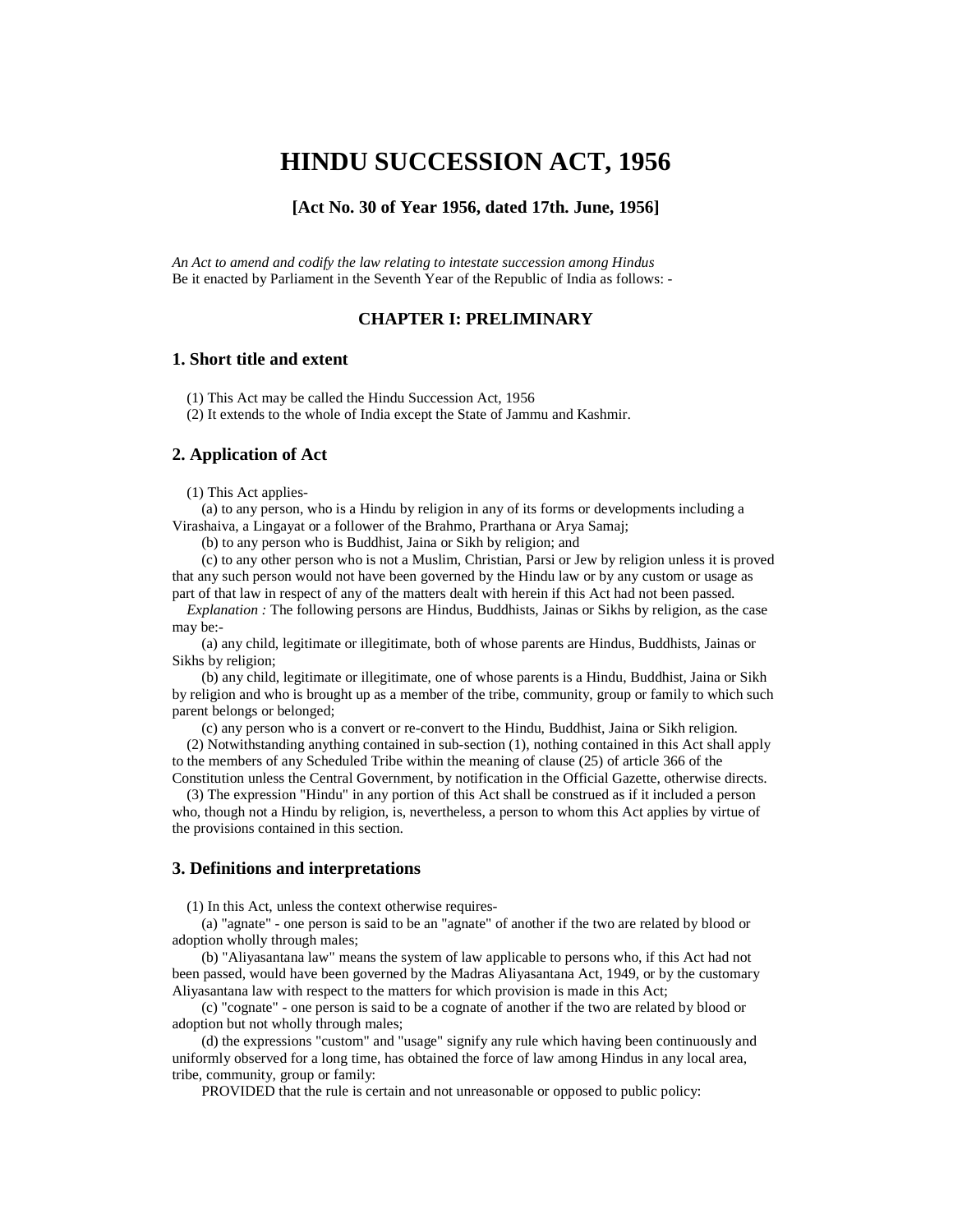PROVIDED FURTHER that in the case of a rule applicable only to a family it has not been discontinued by the family;

(e) "full blood", "half blood" and "uterine blood"-

 (i) two persons said to be related to each other by full blood when they are descended from a common ancestor by the same wife, and by half blood when they are descended from a common ancestor but by different wives;

 (ii) two persons are said to be related to each other by uterine blood when they are descended from a common ancestress but by different husbands;

 *Explanation :* In this clause "ancestor" includes the father and "ancestress" the mother,

 (f) "heir" means any person, male or female, who is entitled to succeed to the property of an intestate under this Act;

 (g) "intestate" - a person is deemed to die intestate in respect of property of which he or she has not made a testamentary disposition capable of taking effect;

(h) "marumakkattayam law" means the system of law applicable to persons-

 (a) who, if this Act had not been passed, would have been governed by the Madras Marumakkattayam Act, 1932; the Travancore Nayar Act; the Travancore Ezhava Act; the Travancore Nanjinad Vellala Act; the Travancore Kshatriya Act; the Travancore Krishnanvaka Marumakkathayyee Act; the Cochin Marumakkathayam Act; or the Cochin Nayar Act with respect to the matters for which provision is made in this Act; or

 (b) who belong to any community, the members of which are largely domiciled in the State of Travancore-Cochin or Madras <sup>1</sup>[as it existed immediately before the lst November, 1956,] and who, if this Act had not been passed, would have been governed with respect to the matters for which provision is made in this Act by any system of inheritance in which descent is traced through the female line;

but does not include the Aliyasantana law;

 (i) " Nambudri law " means the system of law applicable to persons who if this Act had not been passed, would have been governed by the Madras Nambudri Act, 1932; the Cochin Nambudri Act; or the Travancore Malayala Brahmin Act with respect to the matters for which provision is made in this Act;

(j) "related" means related by legitimate kinship:

 PROVIDED that illegitimate children shall be deemed to be related to their mother and to one another, and their legitimate descendants shall be deemed to be related to them and to one another; and any word expressing relationship or denoting a relative shall be construed accordingly.

 (2) In this Act, unless the context otherwise requires, words imparting the masculine gender shall not be taken to include females.

#### **4. Overriding effect of Act**

(1) Save as otherwise expressly provided in this Act,-

 (a) any text, rule or interpretation of Hindu law or any custom or usage as part of that law in force immediately before the commencement of this Act shall cease to have effect with respect to any matter for which provision is made in this Act;

 (b) any other law in force immediately before the commencement of this Act shall cease to apply to Hindus insofar as it is inconsistent with any of the provisions contained in this Act.

 (2) For the removal of doubts it is hereby declared that nothing contained in this Act shall be deemed to affect the provisions of any law for the time being in force providing for the prevention of fragmentation of agricultural holdings or for the fixation of ceilings or for the devolution of tenancy rights in respect of such holdings.

## **CHAPTER II: INTESTATE SUCCESSION**

*GENERAL*

#### **5. Act not to apply to certain properties**

This Act shall not apply to-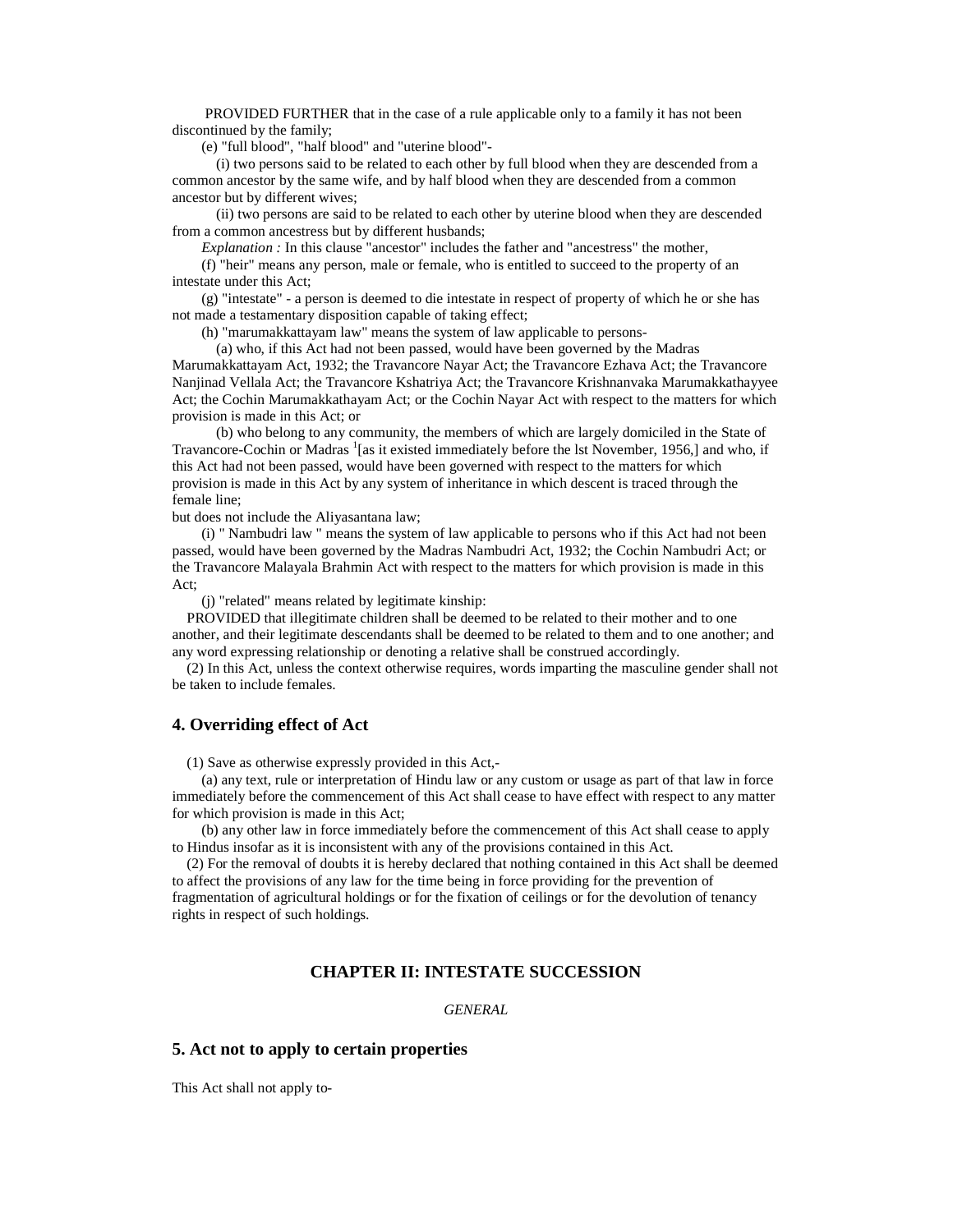(i) any property succession to which is regulated by the Indian Succession Act, 1925, by reason of the provisions contained in section 21 of the Special Marriage Act, 1954;

 (ii) any estate which descends to a single heir by the terms of any covenant or agreement entered into by the Ruler of any Indian State with the Government of India or by the terms of any enactment passed before the commencement of this Act;

 (iii) the Valiamma Thampuran Kovilagam Estate and the Palace Fund administered by the Palace Administration Board by reason of the powers conferred by Proclamation (IX of 1124) dated 29th June, 1949, promulgated by the Maharaja of Cochin.

#### **6. Devolution of interest of coparcenary property**

When a male Hindu dies after the commencement of this Act, having at the time of his death an interest in a Mitakshara coparcenary property, his interest in the property shall devolve by survivorship upon the surviving members of the coparcenary and not in accordance with this Act:

PROVIDED that, if the deceased had left him surviving a female relative specified in class I of the Schedule or a male relative specified in that class who claims through such female relative, the interest of the deceased in the Mitakshara coparcenary property shall devolve by testamentary or intestate succession, as the case may be, under this Act and not by survivorship.

*Explanation I:* For the purposes of this section, the interest of a Hindu Mitakshara coparcener shall be deemed to be the share in the property that would have been allotted to him if a partition of the property had taken place immediately before his death, irrespective of whether he was entitled to claim partition or not.

*Explanation 2:* Nothing contained in the proviso to this section shall be construed as enabling a person who has separated himself from the coparcenary before the death of the deceased or any of his heirs to claim on intestacy a share in the interest referred to therein.

## **7. Devolution of interest in the property of a tarwad, tavazhi, kutumba, kavaru or illom**

 (1) When a Hindu to whom the marumakkattayam or nambudri law would have applied if this Act had not been passed dies after the commencement of this Act, having at the time of his or her death an interest in the property of a tarwad, tavazhi or illom, as the case may be, his or her interest in the property shall devolve by testamentary or intestate succession, as the case may be, under this Act and not according to the marumakkattayam or numbudri law.

*Explanation :* For the purposes of this sub-section, the interest of a Hindu in the property of a tarwad, tavazhi or illom shall be deemed to be the share in the property of the tarwad, tavazhi or illom, as the case may be, that would have fallen to him or her if a partition of that property per capita had been made immediately before his or her death among all the members of tarwad, tavazhi or illom, as the case may be, then living, whether he or she was entitled to claim such partition or not under the marumakkattayam or nambudri law applicable to him or her, and such share shall be deemed to have been allotted to him or her absolutely.

 (2) When a Hindu to whom the aliyasantana law would have applied if this Act had not been passed, dies after the commencement of this Act, having at the time of his or her death an undivided interest in the property of a kutumba or kavaru, as the case may be his or her interest in the property shall devolve by testamentary or intestate succession, as the case may be, under this Act and not according to the aliyasantana law.

*Explanation :* For the purposes of this sub-section, the interest of a Hindu in the property of kutumba or kavaru shall be deemed to be the share in the property of the kutumba or kavaru as the case may be, that would have fallen to him or her if a partition of that property per capita had been made immediately before his or her death among all the members of the kutumba or kavaru, as the case may be, then living, whether he or she was entitled to claim such partition or not under the aliyasantana law, and such share shall be deemed to have been allotted to him or her absolutely.

 (3) Notwithstanding anything contained in sub-section (1), when a sthanamdar dies after the commencement of this Act, sthanam property held by him shall devolve upon the members of the family to which the sthanamdar belonged and the heirs of the sthanamdar as if the sthanam property had been divided per capita immediately before the death of the sthanamdar among himself and all the members of his family then living, and the shares falling to the members of his family and the heirs of the sthanamdar shall be held by them as their separate property.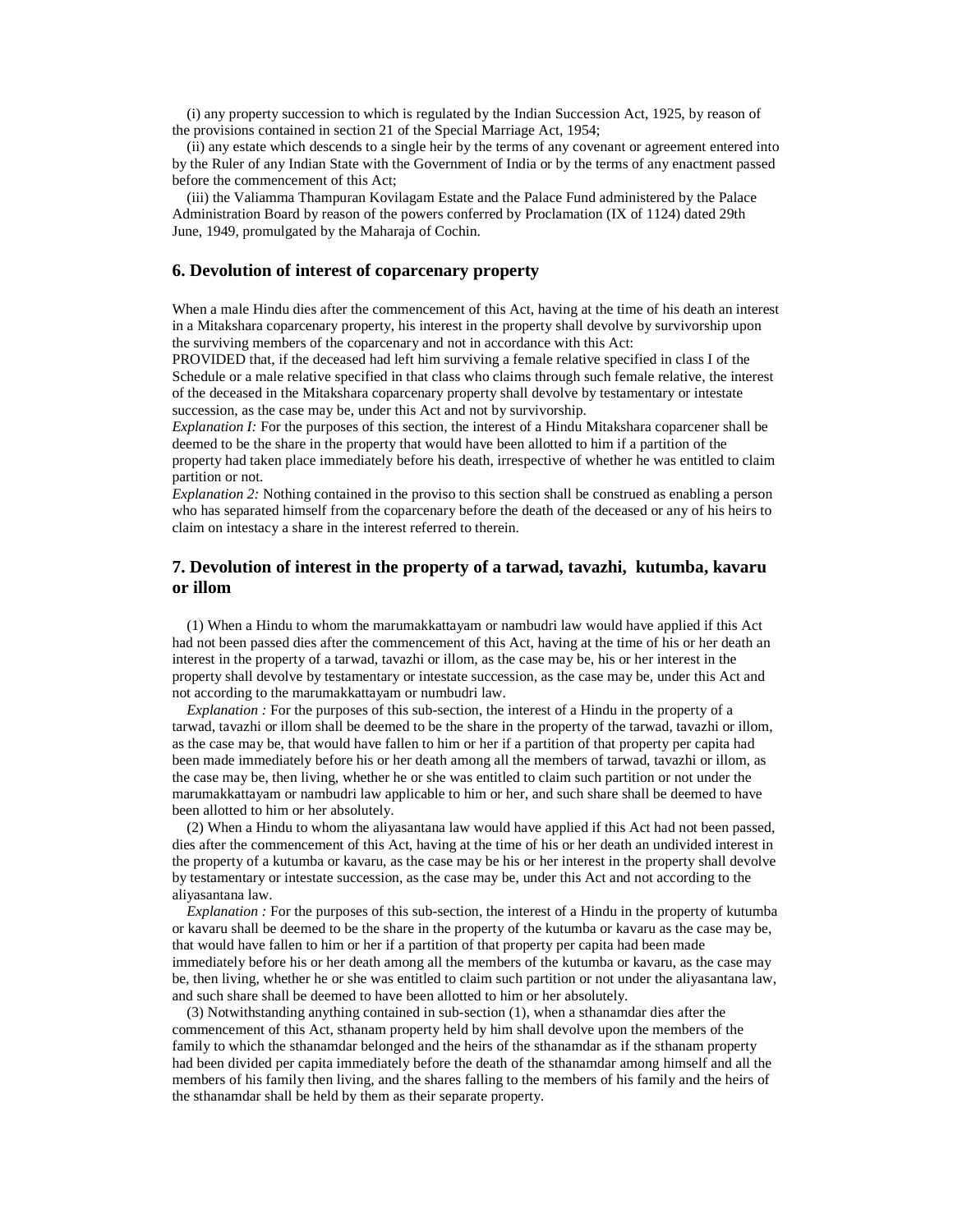*Explanation:* For the purposes of this sub-section, the family of a sthanamdar shall include every branch of that family, whether divided or undivided, the male members of which would have been entitled by any custom or usage to succeed to the position of sthanamdar if this Act had not been passed.

#### **8.General rules of succession in the case of males**

The property of a male Hindu dying intestate shall devolve according to the provisions of this Chapter- (a) firstly, upon the heirs, being the relatives specified in class I of the Schedule;

 (b) secondly, if there is no heir of class I, then upon the heirs, being the relatives specified in class II of the Schedule;

 (c) thirdly, if there is no heir of any of the two classes, then upon the agnates of the deceased; and (d) lastly, if there is no agnate, then upon the cognates of the deceased.

#### **9. Order of succession among heirs in the Schedule**

Among the heirs specified in the Schedule, those in class I shall take simultaneously and to the exclusion of all other heirs; those in the first entry in class II shall be preferred to those in the second entry; those in the second entry shall be preferred to those in the third entry; and so on in succession.

#### **10 Distribution of property among heirs in class I of the Schedule**

The property of an intestate shall be divided among the heirs in class I of the Schedule in accordance with the following rules:

Rule 1-The intestate's widow, or if there are more widows than one, all the widows together, shall take one share.

Rule 2-The surviving sons and daughters and the mother of the intestate shall each take one share. Rule 3-The heirs in the branch of each pre-deceased son or each pre-deceased daughter of the intestate

shall take between them one share.

Rule 4-The distribution of the share referred to in Rule 3-

 (i) among the heirs in the branch of the pre-deceased son shall be so made that his widow (or widows together) and the surviving sons and daughters get equal portions; and the branch of his predeceased sons gets the same portion;

 (ii) among the heirs in the branch of the pre-deceased daughter shall be so made that the surviving sons and daughters get equal portions.

## **11. Distribution of property among heirs in class II of the Schedule**

The property of an intestate shall be divided between the heirs specified in any one entry in class II of the Schedule so that they share equally.

## **12. Order of succession among agnates and cognates**

The order of succession among agnates or cognates, as the case may be, shall be determined in accordance with the rules of preference laid down hereunder:

Rule 1- Of two heirs, the one who has fewer or no degrees of ascent is preferred.

Rule 2- Where the number of degrees of ascent is the same or none, that heir is preferred who has fewer or no degrees of descent.

Rule 3- Where neither heirs is entitled to be preferred to the other under Rule 1 or Rule 2 they take simultaneously.

## **13. Computation of degrees**

 (1) For the purposes of determining the order of succession among agnates or cognates, relationship shall be reckoned from the intestate to the heir in terms of degrees of ascent or degrees of descent or both, as the case may be.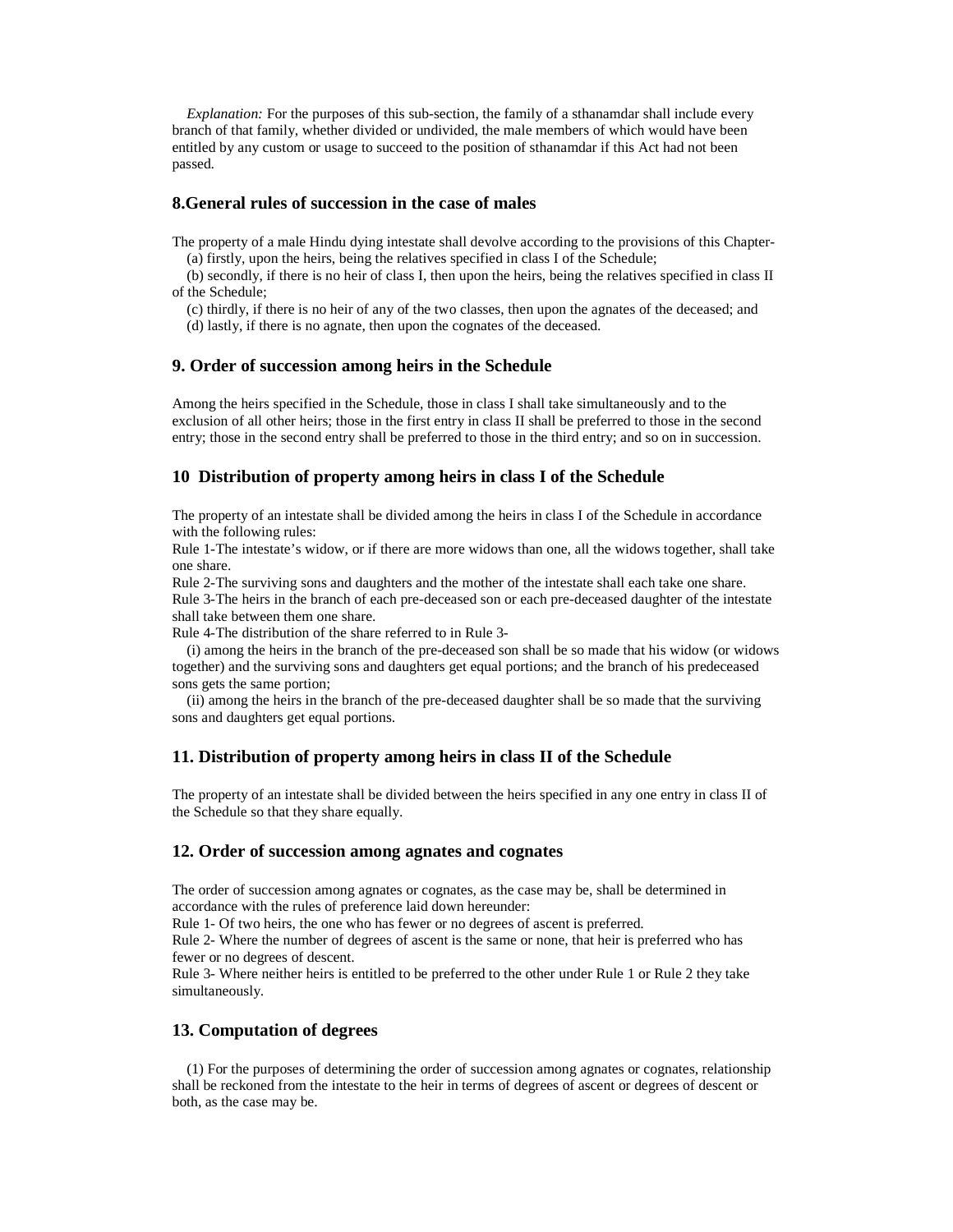(2) Degrees of ascent and degrees of descent shall be computed inclusive of the intestate.

(3) Every generation constitutes a degree either ascending or descending.

## **14. Property of a female Hindu to be her absolute property**

 (1) Any property possessed by a Female Hindu, whether acquired before or after the commencement of this Act, shall be held by her as full owner thereof and not as a limited owner.

 *Explanation:* In this sub-section, "property" includes both movable and immovable property acquired by a female Hindu by inheritance or devise, or at a partition, or in lieu of maintenance or arrears of maintenance, or by gift from any person, whether a relative or not, before, at or after her marriage, or by her own skill or exertion, or by purchase or by prescription, or in any other manner whatsoever, and also any such property held by her as stridhana immediately before the commencement of this Act.

 (2) Nothing contained in sub-section (1) shall apply to any property acquired by way of gift or under a will or any other instrument or under a decree or order of a civil court or under an award where the terms of the gift, will or other instrument or the decree, order or award prescribe a restricted estate in such property.

#### **15. General rules of succession in the case of female Hindus**

 (1) The property of a female Hindu dying intestate shall devolve according to the rules set out in section 16 :

 (a) firstly, upon the sons and daughters (including the children of any pre-deceased son or daughter) and the husband;

(b) secondly, upon the heirs of the husband;

- (c) thirdly, upon the mother and father;
- (d) fourthly, upon the heirs of the father; and
- (e) lastly, upon the heirs of the mother.
- (2) Notwithstanding anything contained in sub-section (1)-

 (a) any property inherited by a female Hindu from her father or mother shall devolve, in the absence of any son or daughter of the deceased (including the children of any pre-deceased son or daughter) not upon the other heirs referred to in sub-section (1) in the order specified therein, but upon the heirs of the father; and

 (b) any property inherited by a female Hindu from her husband or from her father-in-law shall devolve, in the absence of any son or daughter of the deceased (including the children of any predeceased son or daughter) not upon the other heirs referred to in sub-section (1) in the order specified therein, but upon the heirs of the husband.

## **16. Order of succession and manner of distribution among heirs of a female Hindu**

The order of succession among the heirs referred to in section 15 shall be, and the distribution of the intestate's property among those heirs shall take place, according to the following rules, namely:- Rule 1- Among the heirs specified in sub-section (1) of section 15, those in one entry shall be preferred to those in any succeeding entry and those including in the same entry shall take simultaneously. Rule 2- If any son or daughter of the intestate had pre-deceased the intestate leaving his or her own children alive at the time of the intestate's death, the children of such son or daughter shall take between them the share which such son or daughter would have taken if living at the intestate's death. Rule 3-The devolution of the property of the intestate on the heirs referred to in clauses (b), (d) and (e) of sub-section (1) and in sub-section (2) of section 15 shall be in the same order and according to the same rules as would have applied if the property had been the father's or the mother's or the husband's as the case may be, and such person had died intestate in respect thereof immediately after the intestate's death.

## **17. Special provisions respecting persons governed by Marumakkattayam and Aliyasantana laws**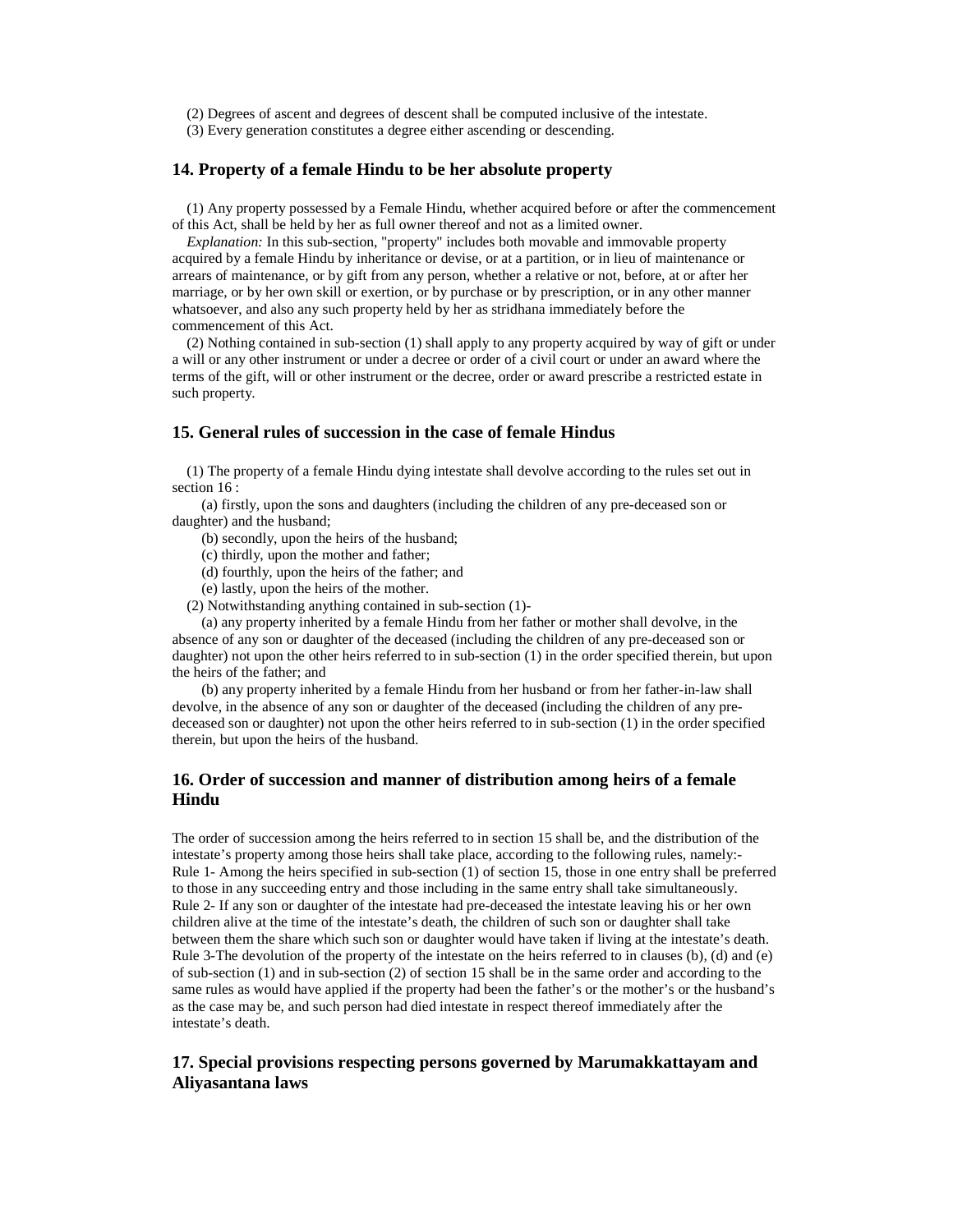The provisions of sections 8, 10, 15 and 23 shall have effect in relation to persons who would have been governed by the marumakkattayam law or aliyasantana law if this Act had not been passed as if-

(i) for sub-clauses (c) and (d) of section 8, the following had been substituted, namely:-

 "(c) thirdly, if there is no heir of any of the two classes, then upon his relatives, whether agnates or cognates.";

(ii) for clauses (a) to (e) of sub-section  $(1)$  of section 15, the following had been substituted, namely:-

 "(a) firstly, upon the sons and daughters (including the children of any pre-deceased son or daughter) and the mother;

(b) secondly, upon the father and the husband;

(c) thirdly, upon the heirs of the mother;

(d) fourthly, upon the heirs of the father; and

(e) lastly, upon the heirs of the husband.";

(iii) clause (a) of sub-section (2) of section 15 had been omitted;

(iv) section 23 had been omitted.

GENERAL PROVISIONS RELATING TO SUCCESSION

#### **18. Full blood preferred to half blood**

Heirs related to an intestate by full blood shall be preferred to heirs related by half blood, if the nature of the relationship is the same in every other respect.

#### **19. Mode of succession of two or more heirs**

If two or more heirs succeed together to the property of an intestate, they shall take the property-

(a) save as otherwise expressly provided in this Act, per capita and not per stripes; and

(b) as tenants-in-common and not as joint tenants.

#### **20. Right of child in womb**

A child who was in the womb at the time of death of an intestate and who is subsequently born alive has the same right to inherit to the intestate as if he or she had been born before the death of the intestate, and the inheritance shall be deemed to vest in such a case with effect from the date of the death of the intestate.

#### **21. Presumption in cases of simultaneous deaths**

Where two persons have died in circumstances rendering it uncertain whether either of them, and if so which, survived the other, then for all purposes affecting succession to property, it shall be presumed, until the contrary is proved, that the younger survived the elder.

#### **22. Preferential right to acquire property in certain cases**

 (1) Where, after the commencement of this Act, interest in any immovable property of an intestate, or in any business carried on by him or her, whether solely or in conjunction with others, devolve upon to two or more heirs specified in class I of the Schedule, and any one of such heirs proposes to transfer his or her interest in the property or business, the other heirs shall have a preferential right to acquire the interest proposed to be transferred.

 (2) The consideration for which any interest in the property of the deceased may be transferred under this section shall, in the absence of any agreement between the parties, be determined by the court on application being made to it in this behalf, and if any person proposing to acquire the interest is not willing to acquire it for the consideration so determined, such person shall be liable to pay all costs of or incident to the application.

 (3) If there are two or more heirs specified in class I of the Schedule proposing to acquire any interest under this section, that heir who offers the highest consideration for the transfer shall be preferred.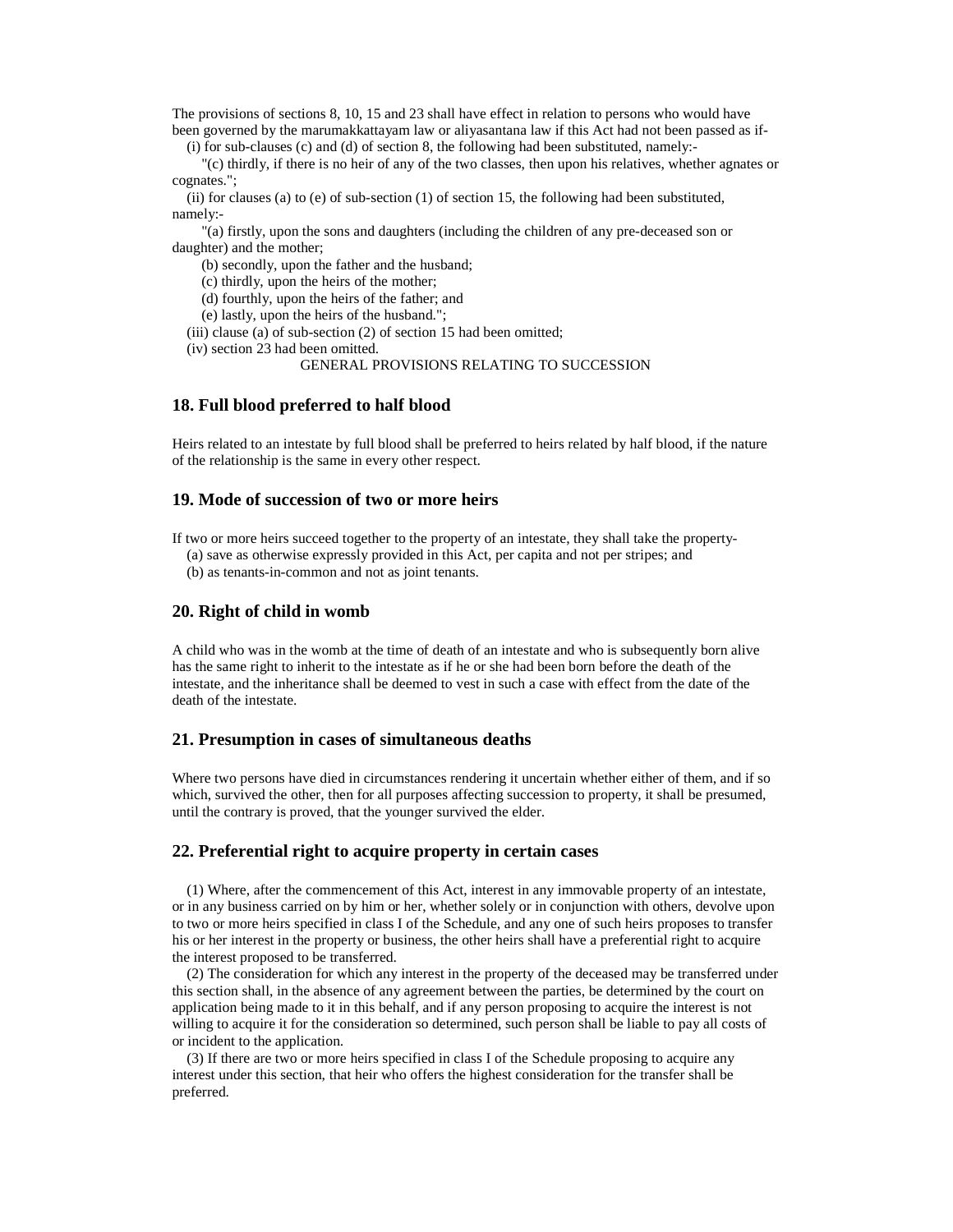*Explanation :* In this section, "court" means the court within the limits of whose jurisdiction the immovable property is situate or the business is carried on, and includes any other court which the State Government may, by notification in the Official Gazette, specify in this behalf.

## **23. Special provision respecting dwelling houses**

Where a Hindu intestate has left surviving him or her both male and female heirs specified in class I of the Schedule and his or her property includes a dwelling-house wholly occupied by members of his or her family, then, notwithstanding anything contained in this Act, the right of any such female heir to claim partition of the dwelling-house shall not arise until the male heirs choose to divide their respective shares therein; but the female heir shall be entitled to a right of residence therein: PROVIDED that where such female heir is a daughter, she shall be entitled to a right of residence in the dwelling-house only if she is unmarried or has been deserted by or has separated from her husband or is a widow.

## **24. Certain widows remarrying may not inherit as widows**

Any heir who is related to an intestate as the widow of a pre-deceased son, the widow of a predeceased son of a pre-deceased son or the widow of a brother shall not be entitled to succeed to the property of the intestate as such widow, if on the date the succession opens, she has re-married.

# **25. Murderer disqualified**

A person who commits murder or abets the commission of murder shall be disqualified from inheriting the property of the person murdered, or any other property in furtherance of the succession to which he or she committed or abetted the commission of the murder.

## **26. Convert's descendants disqualified**

Where, before or after the commencement of this Act, a Hindu has ceased or ceases to be a Hindu by conversion to another religion, children born to him or her after such conversion and their descendants shall be disqualified from inheriting the property of any of their Hindu relatives, unless such children or descendants are Hindus at the time when the succession opens.

## **27. Succession when heir disqualified**

If any person is disqualified from inheriting any property under this Act, it shall devolve as if such person had died before the intestate.

## **28. Disease, defect, etc. not to disqualify**

No person shall be disqualified from succeeding to any property on the ground of any disease, defect or deformity, or save as provided in this Act, on any other ground whatsoever. ESCHEAT

# **29. Failure of heirs**

If an intestate has left no heir qualified to succeed to his or her property in accordance with the provisions of this Act, such property shall devolve on the government; and the government shall take the property subject to all the obligations and liabilities to which an heir would have been subjected.

# **Chapter III: TESTAMENTARY SUCCESSION**

## **30. Testamentary succession**